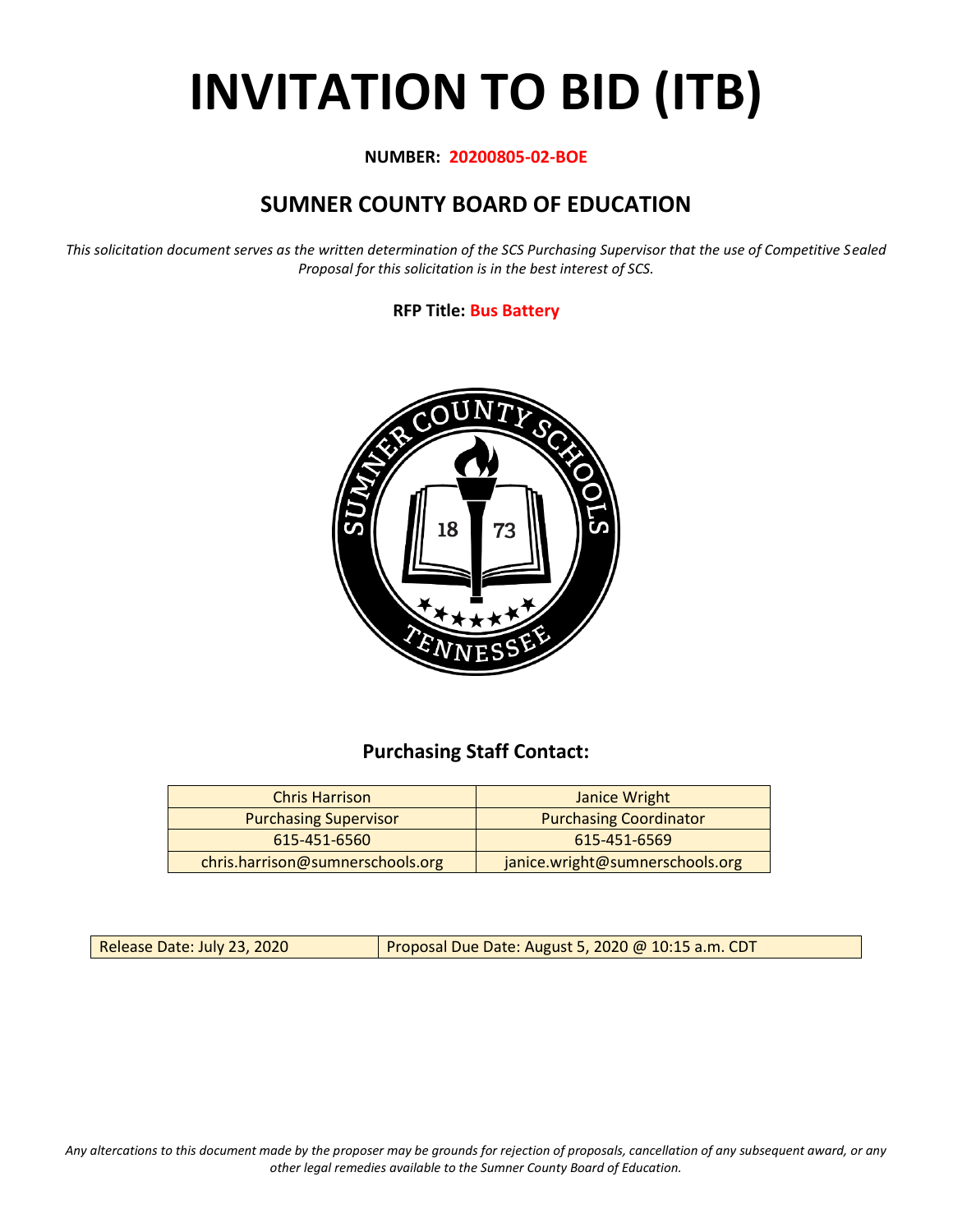## **NOTICE TO PROPOSERS**

There may be one or more amendments to this ITB. In order to receive communication for any such amendments issued specifically to this ITB, the proposer must provide the information requested below to the Sumner County Board of Education (SCS) Purchasing Department. The information may be sent by email to: Chris Harrison, Purchasing Supervisor, chris.harrison@sumnerschools.org. SCS will send amendments only to those proposers which complete and return this information in a timely manner.

| ITB Number:             | 20200805-02-BOE Bus Battery                                 |
|-------------------------|-------------------------------------------------------------|
| Company Name:           |                                                             |
| <b>Mailing Address:</b> |                                                             |
|                         |                                                             |
|                         |                                                             |
| Phone Number:           |                                                             |
| <b>Contact Person:</b>  | <u> 1989 - Johann Stoff, amerikansk politiker (d. 1989)</u> |
| <b>Email Address:</b>   |                                                             |
|                         |                                                             |
|                         |                                                             |
| <b>Printed Name:</b>    |                                                             |
| Date:                   |                                                             |

Emailed amendments will be sent in a Microsoft Word (Office for Windows) or Portable Document Format (pdf) format. Any alterations to the document made by the proposer may be grounds for rejection of proposal, cancellation of any subsequent award or any other legal remedies available to SCS.

Amendments will also be posted on the SCS website **https://sumnerschools.org/index.php/current-bids-and-rfps** and attached to the solicitation listing as a PDF or WORD file. Check the particular solicitation on the Current Bids and RFPs webpage for any posted amendments.

By completing and returning this form, the Proposer has expressed its intent to provide a proposal for **20200805-02-BOE Bus Battery.**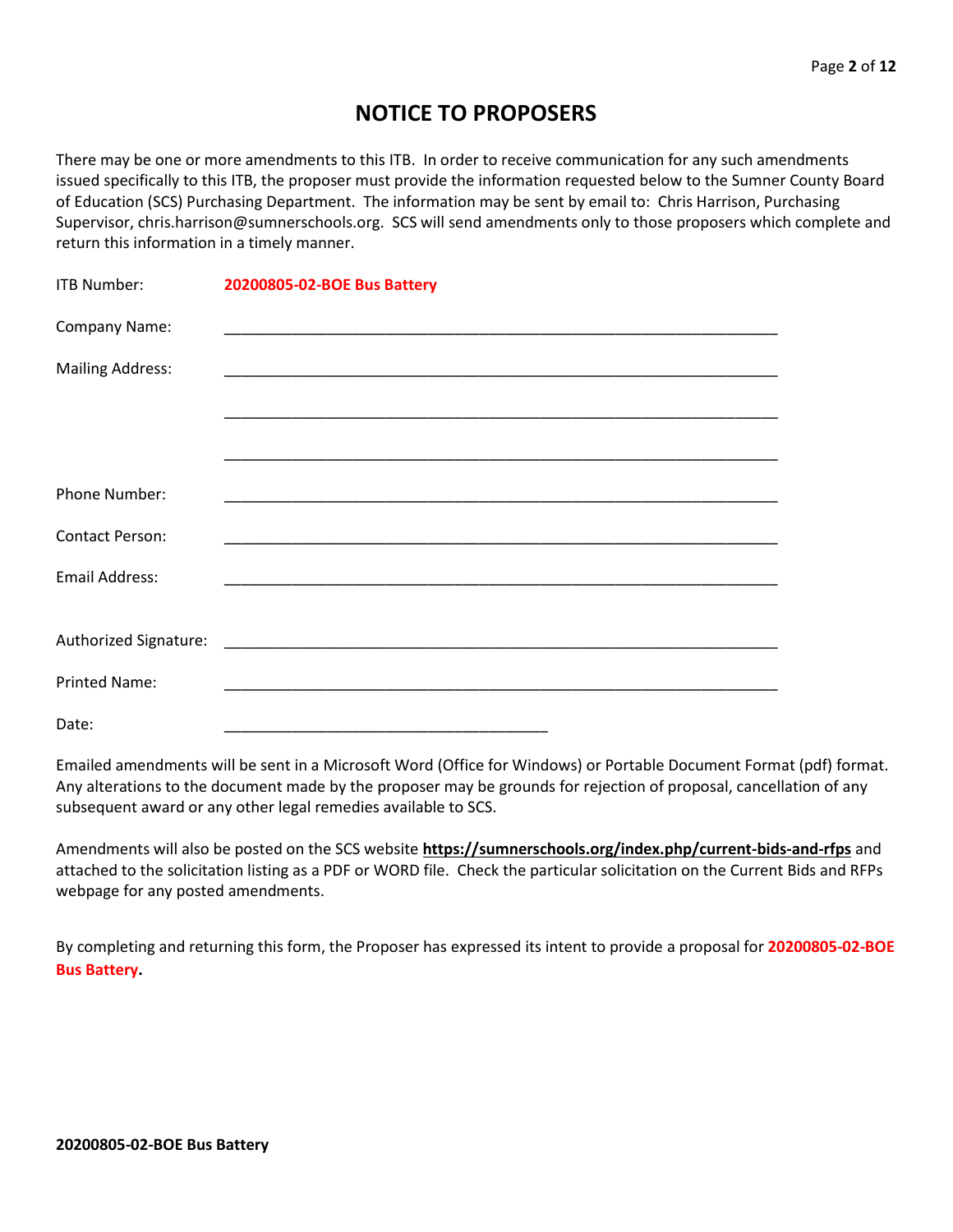## **TABLE OF CONTENTS**

- 1. Specification
- 2. Source Selection and Contract Award
- 3. Schedule of Events
- 4. Delivery of Proposals
- 5. Protests
- 6. New Vendors
- 7. Attachments
	- A. Bid Form/Certification
	- B. IRS Form W9
	- C. Attestation Re Personnel
	- D. Standard Terms and Conditions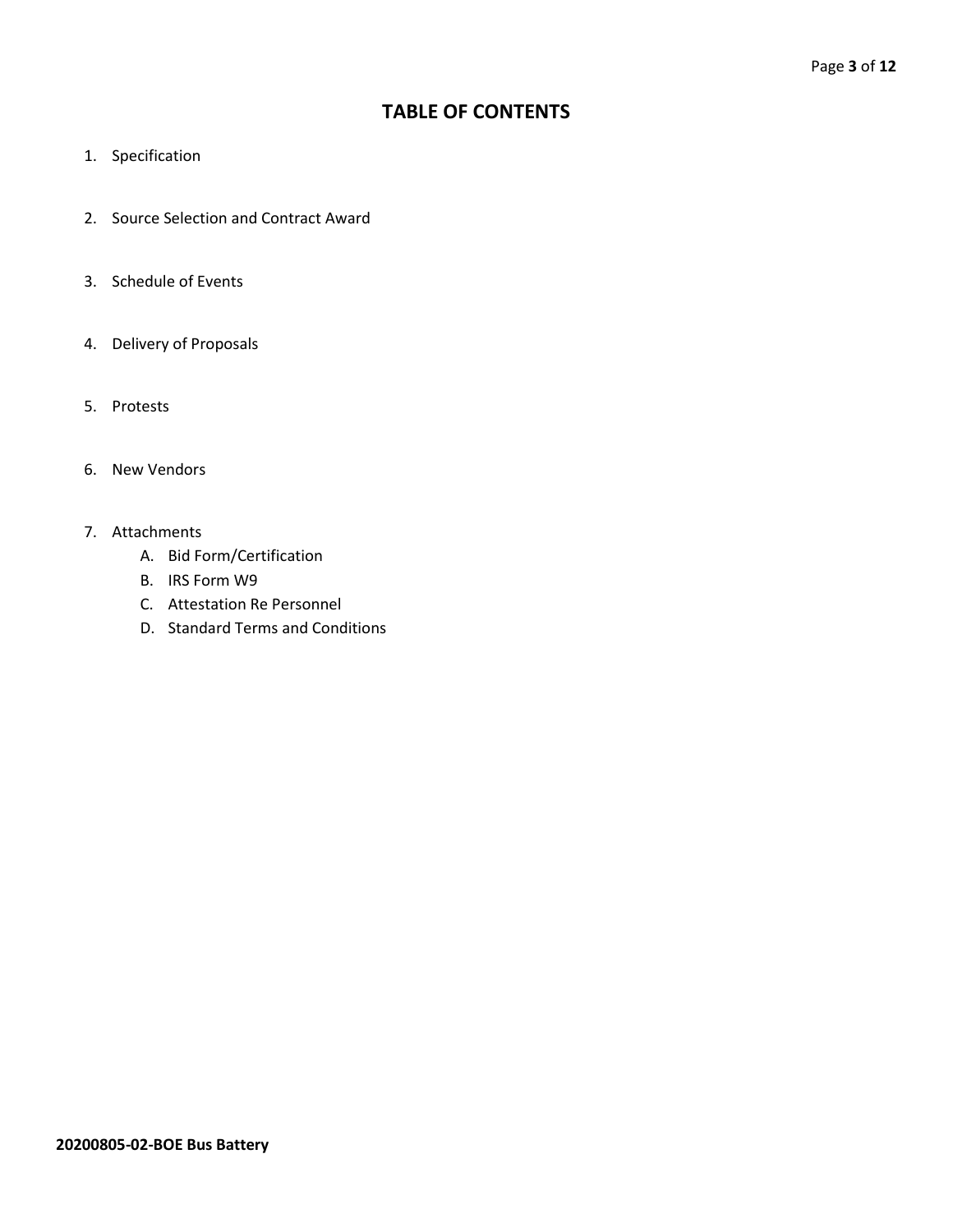1. Specification

The Sumner County Board of Education, herein known as "SCS", is soliciting RFQ 20170811-BOE for an annual bid for the purchase of bus batteries. The contract will be valid from September 1, 2020 thru August 31, 2021. The purpose of this bid is to secure fixed pricing for two types of bus batteries to be valid for a period of twelve (12) months.

- The contractor shall be required to supply, upon authorized request, bus batteries to the SCS Transportation Department located at 1500 Airport Road, Gallatin, TN 37066.
- The contractor shall provide new, not used, batteries.
- The unit price must include cost of delivery to the SCS Transportation Department.
- SCS shall make Cores available upon delivery.
- SCS make no guarantee for an annual purchase quantity.

#### BATTERY SPECIFICATIONS:

- Series 8D
	- o Minimum of 1400 CCA
- 1131 Series
	- o Stud Type
	- o Minimum of 1000 CCA

#### QUESTIONS

- Kevin Kepley, Fleet Operations Manager
	- $O$  615-452-1520
	- o [kevin.kepley@sumnerschools.org](mailto:kevin.kepley@sumnerschools.org)
- 2. Source Selection and Contract Award
	- Award, if made, will be made to the proposer submitting the lowest cost proposal and whom is also determined to be Responsive.
		- o General Criteria to be determined "Responsive"
			- Does the proposal include all required information?
			- Does the proposal include completed attachment forms?
			- Was the proposal delivered on or before the stated deadline?
	- SCS reserves the right to reject any proposal that takes exception to the specifications unless prior approval is requested and granted by SCS.
	- Upon mutual agreement by both parties, SCS shall grant the right to extend the terms, conditions and prices of contract(s) awarded from this ITB to other Institutions (such as State, Local and/or Public Agencies) who express an interest in participating in any contract that results from this ITB. Each of the "piggyback" Institutions will issue their own purchasing documents for purchase of the goods/services. Proposer agrees that SCS shall bear no responsibility or liability for any agreements between Proposer and the other Institution(s) who desire to exercise this option.

#### **20200805-02-BOE Bus Battery**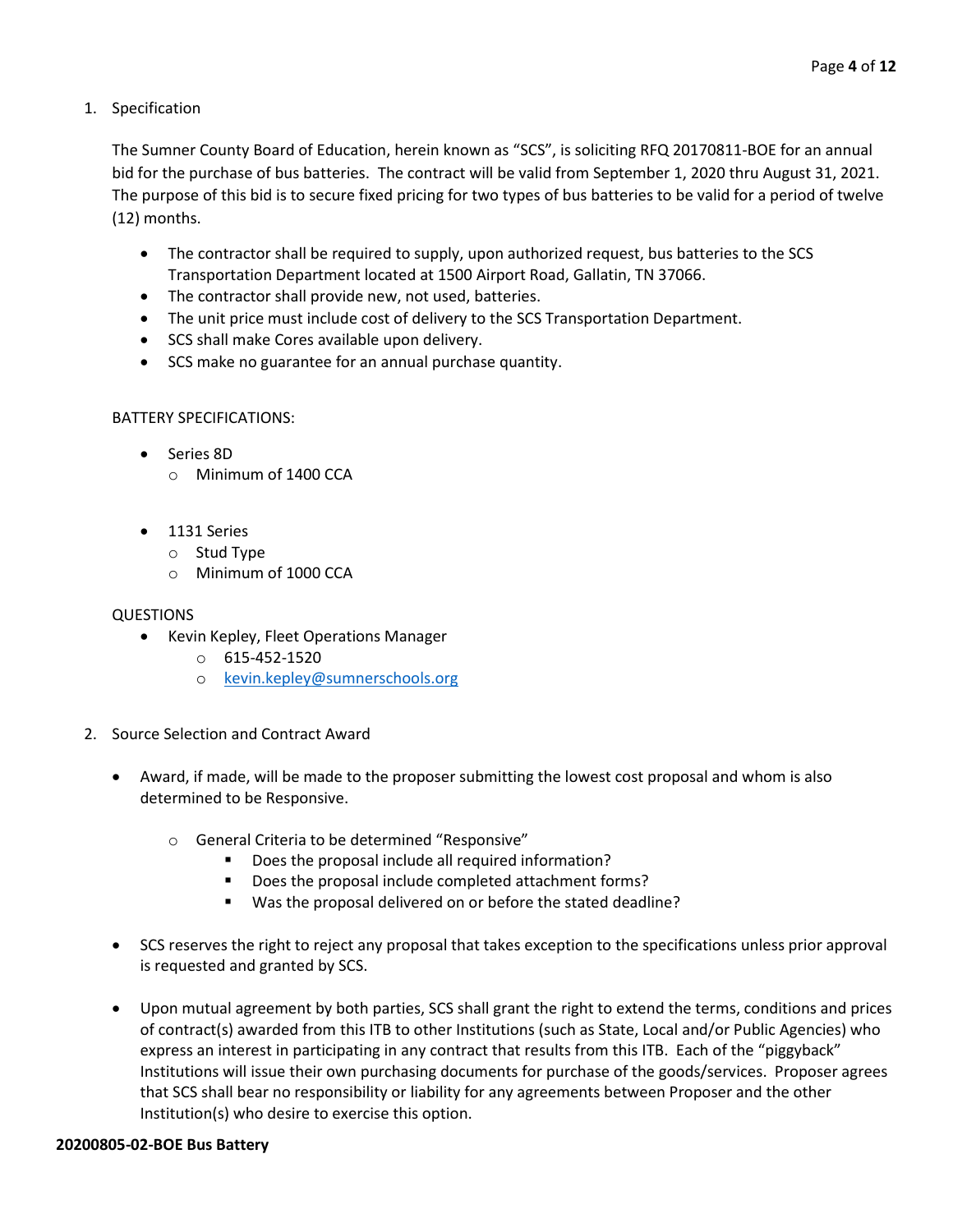3. Schedule of Events

| <b>RFP Issued</b>              | July 23, 2020                   |
|--------------------------------|---------------------------------|
| <b>RFP Submission DEADLINE</b> | August 5, 2020 @ 10:15 a.m. CDT |

#### 4. Delivery of Proposals

Sealed proposals will be accepted until **August 5, 2020 @ 10:15 a.m. CDT**. Proposals received after that time will be deemed invalid. Vendors mailing proposal packages must allow sufficient time to ensure receipt of their package by the time specified. SCS shall not accept proposals via electronic transmission such as email, fax, etc. There will be no exceptions. Proposals will be opened and read aloud. The reading of the bids will begin at **10:15 a.m. CDT**.

Due to the nature of deliveries to the SCS Support Services Facility by carriers such as UPS, FedEx and such like; the proposal package will be accepted if the date and time on the delivery confirmation are indicated to be on or before the Proposal Deadline.

| Delivery Address: | Sumner County Board of Education |  |
|-------------------|----------------------------------|--|
|                   | Attn: Purchasing Supervisor      |  |
|                   | 1500 Airport Road                |  |
|                   | Gallatin, TN 37066               |  |

The package containing the proposal must be sealed and clearly marked on the outside of the package: **"20200805-02-BOE Bus Battery" DO NOT OPEN**

#### 5. Protests

In the event that any interested party finds any part of the listed specifications, terms or conditions to be discrepant, incomplete or otherwise questionable in any respect; it shall be the responsibility of the concerned party to notify the SCS Purchasing Office of such matters immediately upon receipt of the ITB. All notifications must be sent to the Purchasing Supervisor via email at [purchasing@sumnerschools.org.](mailto:purchasing@sumnerschools.org)

Any actual or prospective Proposer who is aggrieved in connection with the ITB or award of a contract may protest to the Purchasing Supervisor and/or the Sumner County Board of Education at its regularly scheduled meeting.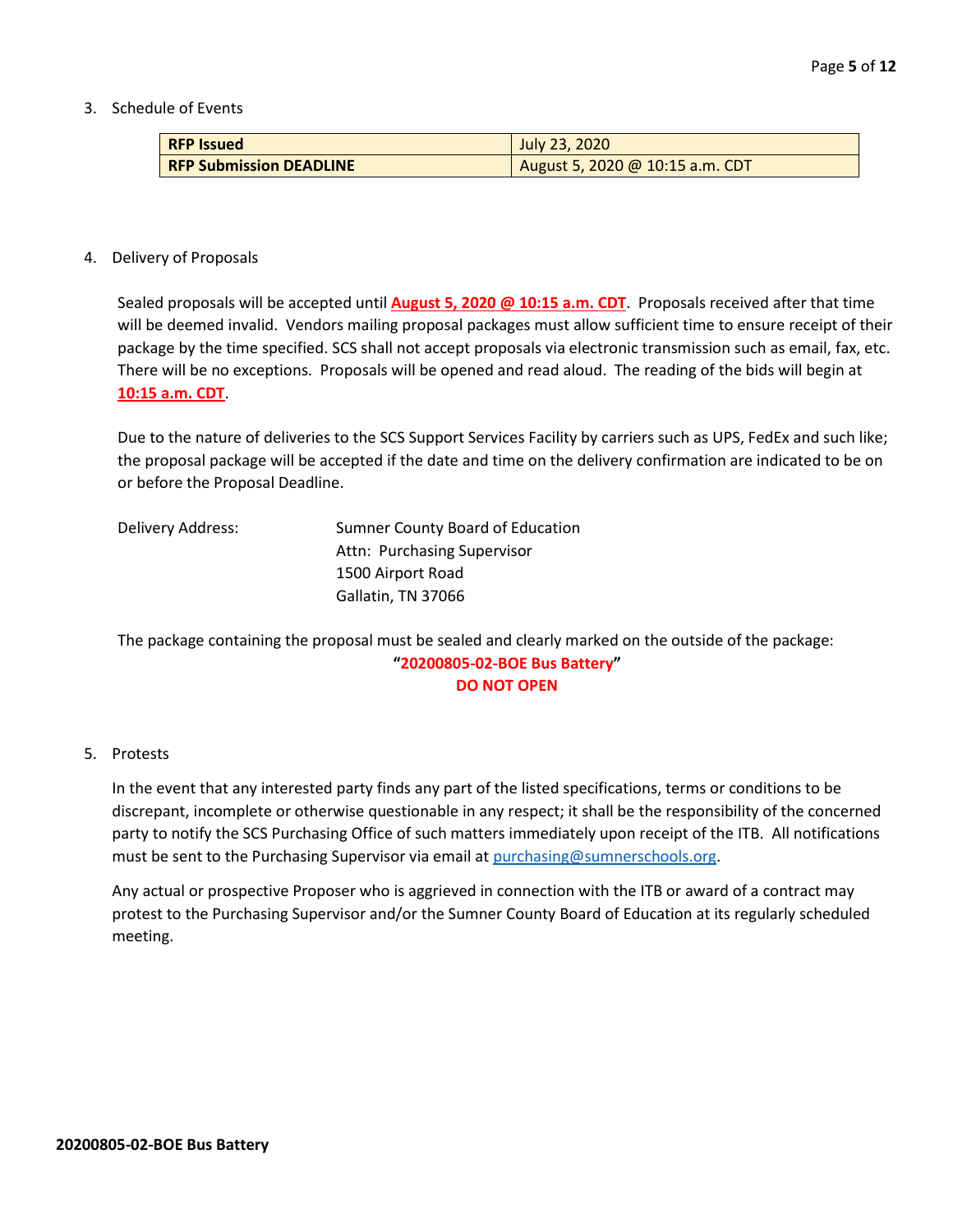- 6. New Vendors
	- To comply with Internal Revenue Service requirements, all vendors who perform any type of service are required to have a current IRS Form W-9 on file with the SCS Finance Department. It is a mandatory requirement to complete the IRS Form W-9 (Attachment 1) included in this RFP.
	- To comply with the Tennessee Lawful Employment Act (50-1-702 and 50-1-703), non-employees (individuals paid directly by the employer in exchange for the individual's labor or services) must have on file one (1) of the following documents:
		- o A valid Tennessee driver's license or photo identification;
		- $\circ$  A valid driver's license or photo identification from another state where the license requirements are at least as strict as those in Tennessee;
		- o A birth certificate issued by a U.S. state, jurisdiction or territory;
		- o A U.S. government issued certified birth certificate;
		- o A valid, unexpired U.S. passport;
		- o A U.S. certificate of birth abroad (DS-1350 or FS-545)
		- o A report of birth abroad of a U.S. citizen (FS-240);
		- o A certificate of citizenship (N560 or N561);
		- o A certificate of naturalization (N550, N570 or N578);
		- o A U.S citizen identification card (I-197 or I-179); or
		- $\circ$  Valid alien registration documentation or other proof of current immigration registration recognized by the United States Department of Homeland Security that contains the individual's complete legal name and current alien admission number or alien file number (or numbers if the individual has more than one number).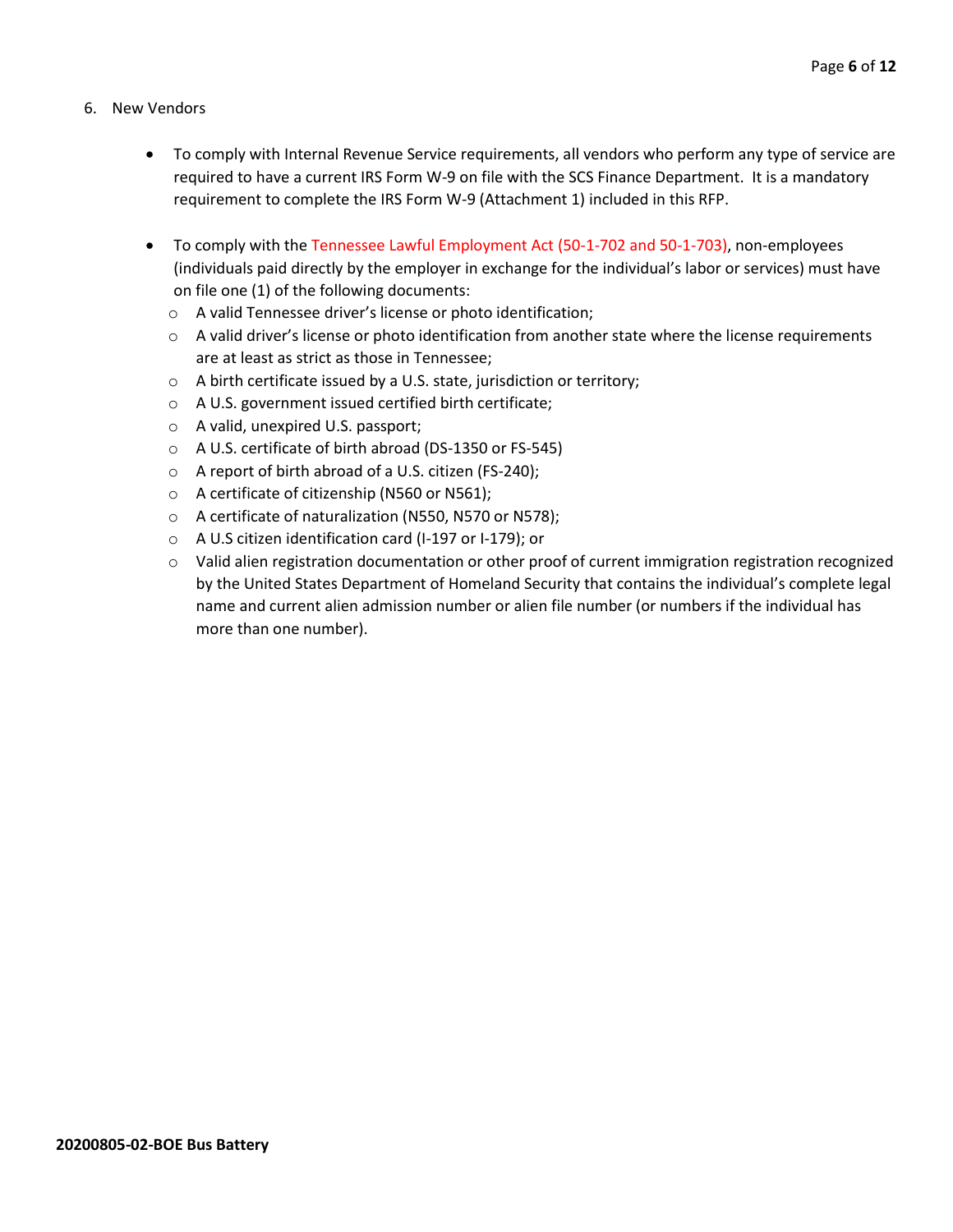#### **7.A Bid Form**



Attn: Purchasing Supervisor 1500 Airport Road Gallatin, TN 37066

Date

| ITEM NO.       | UNIT | <b>DESCRIPTION</b>                                                                                          | UNIT PRICE |
|----------------|------|-------------------------------------------------------------------------------------------------------------|------------|
|                | Each | 8D Series Battery                                                                                           |            |
| $\overline{2}$ | Each | 1131 Series Battery                                                                                         |            |
|                |      | NOTE: The Unit Price shall be valid for one year beginning<br>September 1, 2020 and ending August 31, 2021. |            |

By checking this box, Proposer agrees that SCS reserves the right to extend the terms, conditions and prices of this contract to other Institutions (such as State, Local and/or Public Agencies) who express an interest in participating in any contract that results from this ITB. Each of the piggyback Institutions will issue their own purchasing documents for the goods/service. Proposer agrees that SCS shall bear no responsibility or liability for any agreements between Proposer and the other Institution(s) who desire to exercise this option.

| <b>AUTHORIZED SIGNATURE:</b> |  |
|------------------------------|--|
| <b>PRINTED NAME:</b>         |  |
| TITLE:                       |  |
| <b>COMPANY NAME:</b>         |  |
| <b>PHONE:</b>                |  |
| <b>EMAIL</b>                 |  |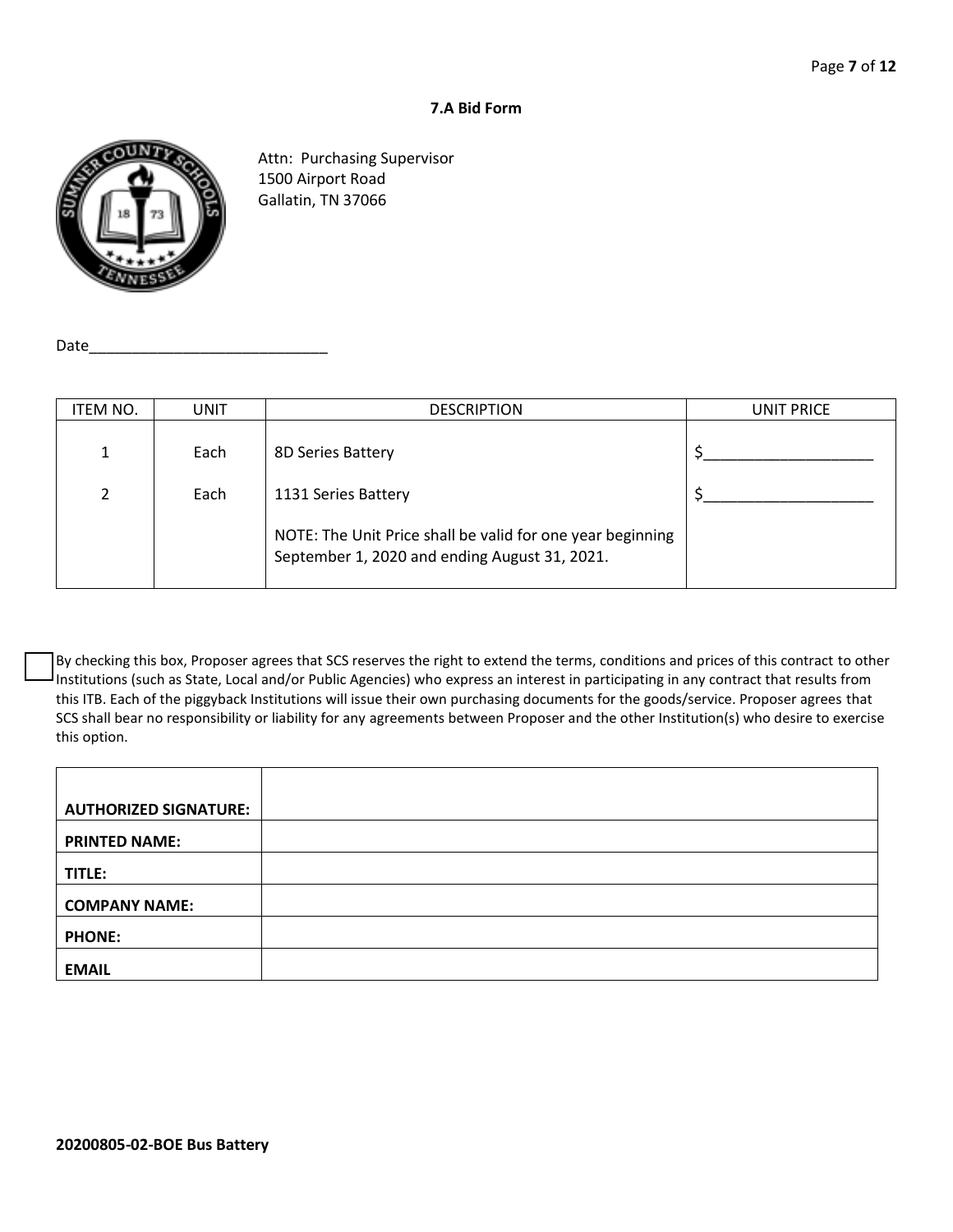#### 7.B IRS Form W9

|                                                                                                                                                                                                                                                                                                                                                                                                                                                                                                                                                                                                                                                                                                                                                                                                                                                                                                                                                                                                                                                                                                                     | <b>Request for Taxpayer</b><br>(Rev. December 2014)<br><b>Identification Number and Certification</b><br>Department of the Treasury<br>Internal Revenue Service<br>1 Name (as shown on your income tax return). Name is required on this line; do not leave this line blank. |                                                                                                                                                                                                                                                                                                                                                                                                                                                                                                                                                                                                                               |                                                                                                                                                                                                                                                                                                                                                                       |                            |    |  |  |                                       | Give Form to the<br>requester. Do not<br>send to the IRS. |  |  |  |  |
|---------------------------------------------------------------------------------------------------------------------------------------------------------------------------------------------------------------------------------------------------------------------------------------------------------------------------------------------------------------------------------------------------------------------------------------------------------------------------------------------------------------------------------------------------------------------------------------------------------------------------------------------------------------------------------------------------------------------------------------------------------------------------------------------------------------------------------------------------------------------------------------------------------------------------------------------------------------------------------------------------------------------------------------------------------------------------------------------------------------------|------------------------------------------------------------------------------------------------------------------------------------------------------------------------------------------------------------------------------------------------------------------------------|-------------------------------------------------------------------------------------------------------------------------------------------------------------------------------------------------------------------------------------------------------------------------------------------------------------------------------------------------------------------------------------------------------------------------------------------------------------------------------------------------------------------------------------------------------------------------------------------------------------------------------|-----------------------------------------------------------------------------------------------------------------------------------------------------------------------------------------------------------------------------------------------------------------------------------------------------------------------------------------------------------------------|----------------------------|----|--|--|---------------------------------------|-----------------------------------------------------------|--|--|--|--|
| 2 Business name/disregarded entity name, if different from above<br>σû<br>page<br>4 Exemptions (codes apply only to<br>3 Check appropriate box for federal tax classification; check only one of the following seven boxes:<br>Specific Instructions on<br>certain entities, not individuals; see<br>C Corporation<br>S Corporation Partnership<br>Individual/sole proprietor or<br>Trust/estate<br>instructions on page 3):<br>single-member LLC<br>Print or type<br>Exempt payee code (if any)<br>Limited liability company. Enter the tax classification (C=C corporation, S=S corporation, P=partnership) ▶<br>Exemption from FATCA reporting<br>Note. For a single-member LLC that is disregarded, do not check LLC; check the appropriate box in the line above for<br>the tax classification of the single-member owner.<br>code (if anv)<br>(Applies to accounts maintained outside the U.S.)<br>Other (see instructions)<br>5 Address (number, street, and apt. or suite no.)<br>Requester's name and address (optional)<br>6 City, state, and ZIP code<br>See<br>7 List account number(s) here (optional) |                                                                                                                                                                                                                                                                              |                                                                                                                                                                                                                                                                                                                                                                                                                                                                                                                                                                                                                               |                                                                                                                                                                                                                                                                                                                                                                       |                            |    |  |  |                                       |                                                           |  |  |  |  |
| Part I                                                                                                                                                                                                                                                                                                                                                                                                                                                                                                                                                                                                                                                                                                                                                                                                                                                                                                                                                                                                                                                                                                              |                                                                                                                                                                                                                                                                              | <b>Taxpayer Identification Number (TIN)</b>                                                                                                                                                                                                                                                                                                                                                                                                                                                                                                                                                                                   |                                                                                                                                                                                                                                                                                                                                                                       |                            |    |  |  |                                       |                                                           |  |  |  |  |
|                                                                                                                                                                                                                                                                                                                                                                                                                                                                                                                                                                                                                                                                                                                                                                                                                                                                                                                                                                                                                                                                                                                     |                                                                                                                                                                                                                                                                              |                                                                                                                                                                                                                                                                                                                                                                                                                                                                                                                                                                                                                               |                                                                                                                                                                                                                                                                                                                                                                       |                            |    |  |  | Social security number                |                                                           |  |  |  |  |
| Enter your TIN in the appropriate box. The TIN provided must match the name given on line 1 to avoid<br>backup withholding. For individuals, this is generally your social security number (SSN). However, for a<br>resident alien, sole proprietor, or disregarded entity, see the Part I instructions on page 3. For other<br>entities, it is your employer identification number (EIN). If you do not have a number, see How to get a<br>TIN on page 3.                                                                                                                                                                                                                                                                                                                                                                                                                                                                                                                                                                                                                                                          |                                                                                                                                                                                                                                                                              |                                                                                                                                                                                                                                                                                                                                                                                                                                                                                                                                                                                                                               |                                                                                                                                                                                                                                                                                                                                                                       |                            | or |  |  |                                       |                                                           |  |  |  |  |
|                                                                                                                                                                                                                                                                                                                                                                                                                                                                                                                                                                                                                                                                                                                                                                                                                                                                                                                                                                                                                                                                                                                     | guidelines on whose number to enter.                                                                                                                                                                                                                                         | Note. If the account is in more than one name, see the instructions for line 1 and the chart on page 4 for                                                                                                                                                                                                                                                                                                                                                                                                                                                                                                                    |                                                                                                                                                                                                                                                                                                                                                                       |                            |    |  |  | <b>Employer identification number</b> |                                                           |  |  |  |  |
| <b>Part II</b>                                                                                                                                                                                                                                                                                                                                                                                                                                                                                                                                                                                                                                                                                                                                                                                                                                                                                                                                                                                                                                                                                                      |                                                                                                                                                                                                                                                                              | <b>Certification</b>                                                                                                                                                                                                                                                                                                                                                                                                                                                                                                                                                                                                          |                                                                                                                                                                                                                                                                                                                                                                       |                            |    |  |  |                                       |                                                           |  |  |  |  |
| Under penalties of perjury, I certify that:<br>1. The number shown on this form is my correct taxpayer identification number (or I am waiting for a number to be issued to me); and<br>2. I am not subject to backup withholding because: (a) I am exempt from backup withholding, or (b) I have not been notified by the Internal Revenue<br>Service (IRS) that I am subject to backup withholding as a result of a failure to report all interest or dividends, or (c) the IRS has notified me that I am<br>no longer subject to backup withholding; and<br>3. I am a U.S. citizen or other U.S. person (defined below); and                                                                                                                                                                                                                                                                                                                                                                                                                                                                                      |                                                                                                                                                                                                                                                                              |                                                                                                                                                                                                                                                                                                                                                                                                                                                                                                                                                                                                                               |                                                                                                                                                                                                                                                                                                                                                                       |                            |    |  |  |                                       |                                                           |  |  |  |  |
|                                                                                                                                                                                                                                                                                                                                                                                                                                                                                                                                                                                                                                                                                                                                                                                                                                                                                                                                                                                                                                                                                                                     |                                                                                                                                                                                                                                                                              | 4. The FATCA code(s) entered on this form (if any) indicating that I am exempt from FATCA reporting is correct.                                                                                                                                                                                                                                                                                                                                                                                                                                                                                                               |                                                                                                                                                                                                                                                                                                                                                                       |                            |    |  |  |                                       |                                                           |  |  |  |  |
|                                                                                                                                                                                                                                                                                                                                                                                                                                                                                                                                                                                                                                                                                                                                                                                                                                                                                                                                                                                                                                                                                                                     | instructions on page 3.                                                                                                                                                                                                                                                      | Certification instructions. You must cross out item 2 above if you have been notified by the IRS that you are currently subject to backup withholding<br>because you have failed to report all interest and dividends on your tax return. For real estate transactions, item 2 does not apply. For mortgage<br>interest paid, acquisition or abandonment of secured property, cancellation of debt, contributions to an individual retirement arrangement (IRA), and<br>generally, payments other than interest and dividends, you are not required to sign the certification, but you must provide your correct TIN. See the |                                                                                                                                                                                                                                                                                                                                                                       |                            |    |  |  |                                       |                                                           |  |  |  |  |
| Sign<br>Here                                                                                                                                                                                                                                                                                                                                                                                                                                                                                                                                                                                                                                                                                                                                                                                                                                                                                                                                                                                                                                                                                                        | Signature of<br>U.S. person $\blacktriangleright$                                                                                                                                                                                                                            |                                                                                                                                                                                                                                                                                                                                                                                                                                                                                                                                                                                                                               |                                                                                                                                                                                                                                                                                                                                                                       | Date $\blacktriangleright$ |    |  |  |                                       |                                                           |  |  |  |  |
|                                                                                                                                                                                                                                                                                                                                                                                                                                                                                                                                                                                                                                                                                                                                                                                                                                                                                                                                                                                                                                                                                                                     | <b>General Instructions</b>                                                                                                                                                                                                                                                  |                                                                                                                                                                                                                                                                                                                                                                                                                                                                                                                                                                                                                               | · Form 1098 (home mortgage interest), 1098-E (student loan interest), 1098-T<br>(tuition)                                                                                                                                                                                                                                                                             |                            |    |  |  |                                       |                                                           |  |  |  |  |
|                                                                                                                                                                                                                                                                                                                                                                                                                                                                                                                                                                                                                                                                                                                                                                                                                                                                                                                                                                                                                                                                                                                     |                                                                                                                                                                                                                                                                              | Section references are to the Internal Revenue Code unless otherwise noted.                                                                                                                                                                                                                                                                                                                                                                                                                                                                                                                                                   | • Form 1099-C (canceled debt)                                                                                                                                                                                                                                                                                                                                         |                            |    |  |  |                                       |                                                           |  |  |  |  |
| Future developments. Information about developments affecting Form W-9 (such<br>as legislation enacted after we release it) is at www.irs.gov/fw9.                                                                                                                                                                                                                                                                                                                                                                                                                                                                                                                                                                                                                                                                                                                                                                                                                                                                                                                                                                  |                                                                                                                                                                                                                                                                              |                                                                                                                                                                                                                                                                                                                                                                                                                                                                                                                                                                                                                               | . Form 1099-A (acquisition or abandonment of secured property)                                                                                                                                                                                                                                                                                                        |                            |    |  |  |                                       |                                                           |  |  |  |  |
| Use Form W-9 only if you are a U.S. person (including a resident alien), to<br><b>Purpose of Form</b><br>provide your correct TIN.                                                                                                                                                                                                                                                                                                                                                                                                                                                                                                                                                                                                                                                                                                                                                                                                                                                                                                                                                                                  |                                                                                                                                                                                                                                                                              |                                                                                                                                                                                                                                                                                                                                                                                                                                                                                                                                                                                                                               |                                                                                                                                                                                                                                                                                                                                                                       |                            |    |  |  |                                       |                                                           |  |  |  |  |
| An individual or entity (Form W-9 requester) who is required to file an information<br>return with the IRS must obtain your correct taxpayer identification number (TIN)<br>which may be your social security number (SSN), individual taxpayer identification<br>number (ITIN), adoption taxpayer identification number (ATIN), or employer<br>identification number (EIN), to report on an information return the amount paid to<br>you, or other amount reportable on an information return. Examples of information                                                                                                                                                                                                                                                                                                                                                                                                                                                                                                                                                                                             |                                                                                                                                                                                                                                                                              |                                                                                                                                                                                                                                                                                                                                                                                                                                                                                                                                                                                                                               | If you do not return Form W-9 to the requester with a TIN, you might be subject<br>to backup withholding. See What is backup withholding? on page 2.<br>By signing the filled-out form, you:<br>1. Certify that the TIN you are giving is correct (or you are waiting for a number<br>to be issued).<br>2. Certify that you are not subject to backup withholding, or |                            |    |  |  |                                       |                                                           |  |  |  |  |
| returns include, but are not limited to, the following:<br>· Form 1099-INT (interest earned or paid)                                                                                                                                                                                                                                                                                                                                                                                                                                                                                                                                                                                                                                                                                                                                                                                                                                                                                                                                                                                                                |                                                                                                                                                                                                                                                                              |                                                                                                                                                                                                                                                                                                                                                                                                                                                                                                                                                                                                                               | 3. Claim exemption from backup withholding if you are a U.S. exempt payee. If                                                                                                                                                                                                                                                                                         |                            |    |  |  |                                       |                                                           |  |  |  |  |
| . Form 1099-DIV (dividends, including those from stocks or mutual funds)                                                                                                                                                                                                                                                                                                                                                                                                                                                                                                                                                                                                                                                                                                                                                                                                                                                                                                                                                                                                                                            |                                                                                                                                                                                                                                                                              |                                                                                                                                                                                                                                                                                                                                                                                                                                                                                                                                                                                                                               | applicable, you are also certifying that as a U.S. person, your allocable share of<br>any partnership income from a U.S. trade or business is not subject to the                                                                                                                                                                                                      |                            |    |  |  |                                       |                                                           |  |  |  |  |
|                                                                                                                                                                                                                                                                                                                                                                                                                                                                                                                                                                                                                                                                                                                                                                                                                                                                                                                                                                                                                                                                                                                     |                                                                                                                                                                                                                                                                              | . Form 1099-MISC (various types of income, prizes, awards, or gross proceeds)                                                                                                                                                                                                                                                                                                                                                                                                                                                                                                                                                 | withholding tax on foreign partners' share of effectively connected income, and                                                                                                                                                                                                                                                                                       |                            |    |  |  |                                       |                                                           |  |  |  |  |
| . Form 1099-B (stock or mutual fund sales and certain other transactions by<br>brokers)<br>· Form 1099-S (proceeds from real estate transactions)                                                                                                                                                                                                                                                                                                                                                                                                                                                                                                                                                                                                                                                                                                                                                                                                                                                                                                                                                                   |                                                                                                                                                                                                                                                                              |                                                                                                                                                                                                                                                                                                                                                                                                                                                                                                                                                                                                                               | 4. Certify that FATCA code(s) entered on this form (if any) indicating that you are<br>exempt from the FATCA reporting, is correct. See What is FATCA reporting? on<br>page 2 for further information.                                                                                                                                                                |                            |    |  |  |                                       |                                                           |  |  |  |  |

Cat. No. 10231X

Form W-9 (Rev. 12-2014)

· Form 1099-K (merchant card and third party network transactions)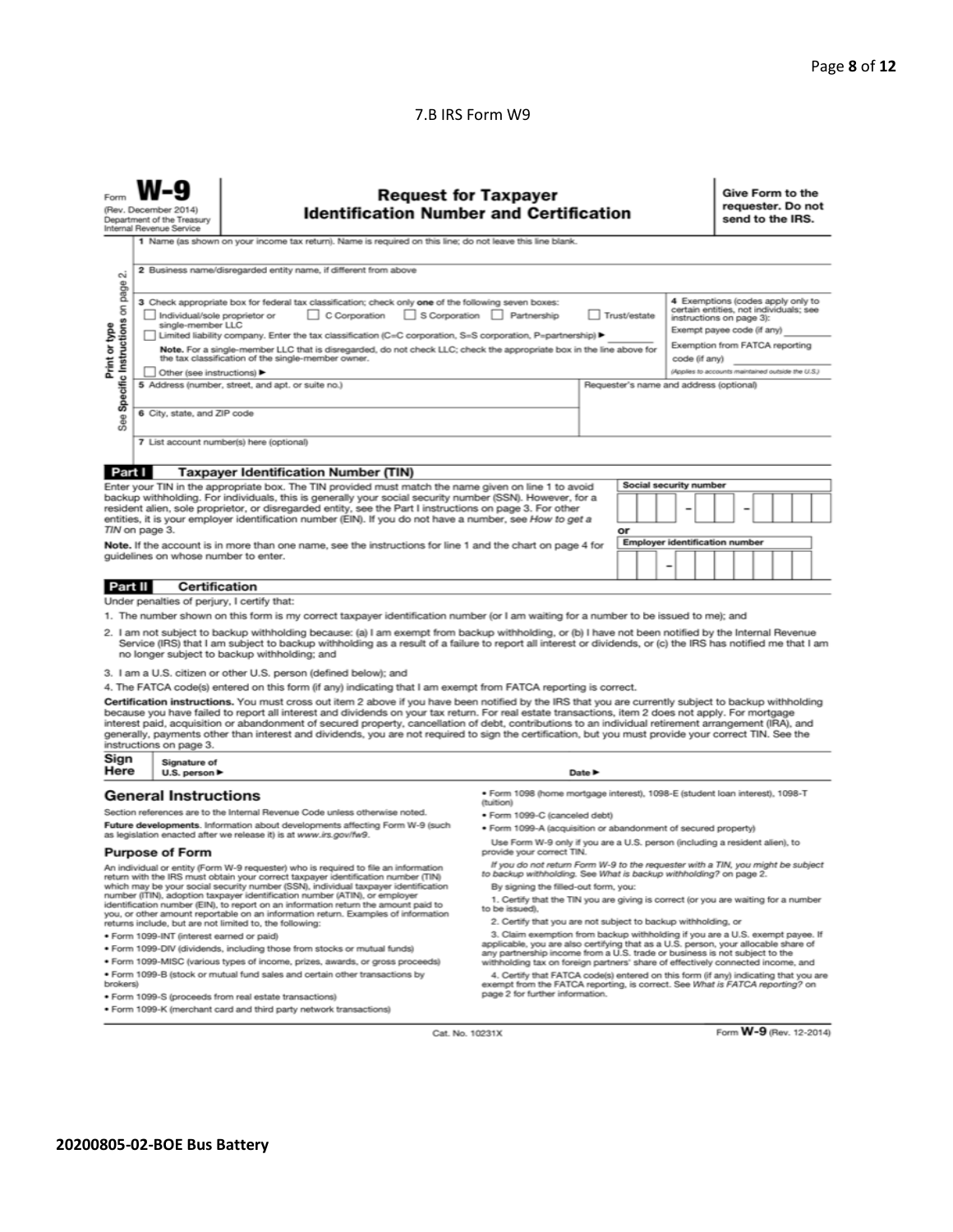#### **ATTACHMENT 7.C – Attestation Re Personnel**

## **ATTESTATION RE PERSONNEL USED IN CONTRACT PERFORMANCE**

| CONTRACTOR LEGAL ENTITY NAME:                                          |  |
|------------------------------------------------------------------------|--|
| FEDERAL EMPLOYER IDENTIFICATION NUMBER:<br>(or Social Security Number) |  |

**The Contractor, identified above, does hereby attest, certify, warrant and assure that the Contractor shall not knowingly utilize the services of an illegal immigrant in the performance of this Contract and shall not knowingly utilize the services of any subcontractor who will utilize the services of an illegal immigrant in the performance of this Contract, T.C.A. § 12-3-309.**

SIGNATURE & DATE:

*NOTICE: This attestation MUST be signed by an individual empowered to contractually bind the Contractor.*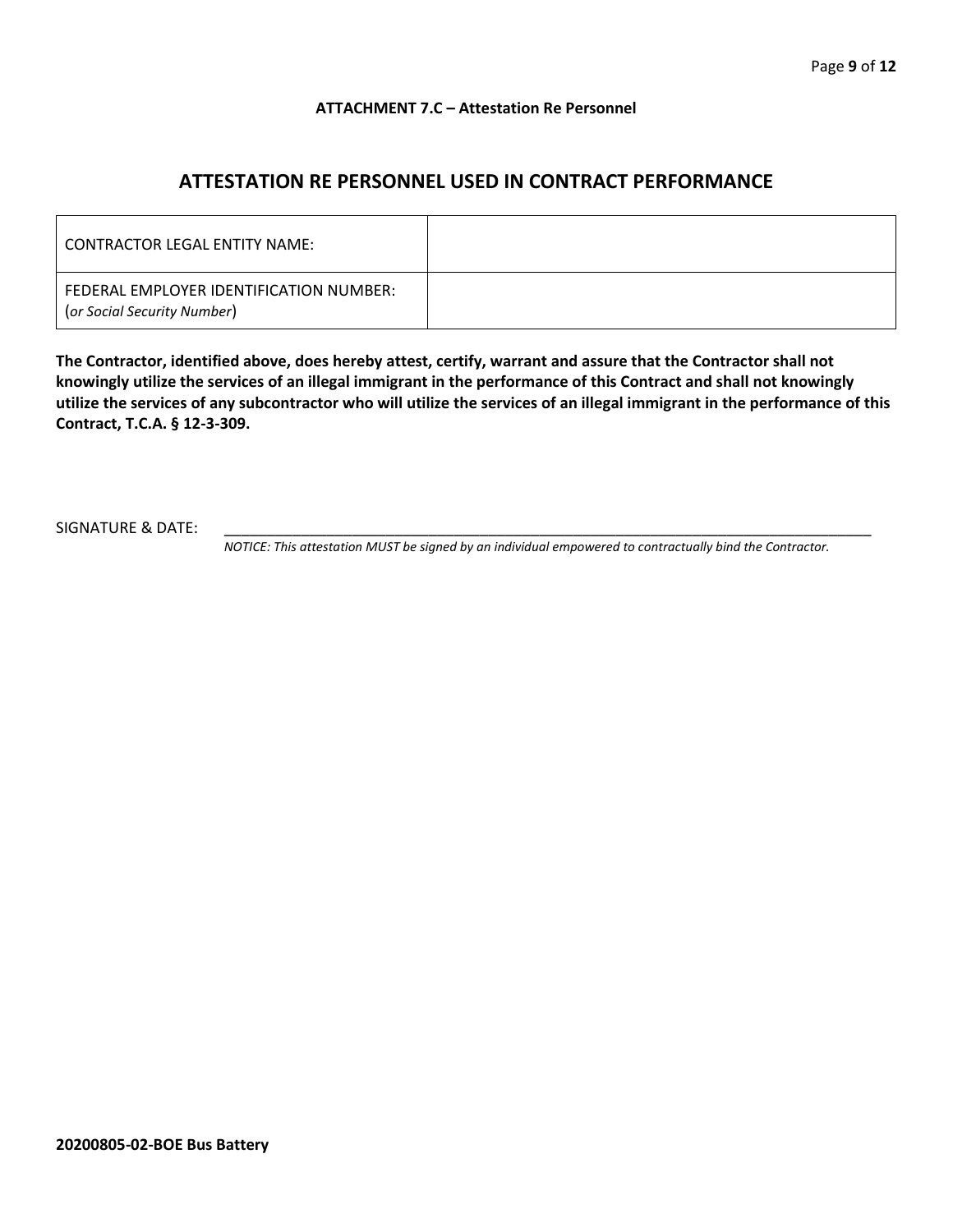#### **ATTACHMENT 7.D – Standard Terms & Conditions SUMNER COUNTY BOARD OF EDUCATION (SCS)**

#### **1. PREPARATION AND SUBMISSION OF BID.**

- **a.** Failure to examine any drawings**,** specifications, or instructions will be at the proposer's risk. Any deviation from the stated terms, conditions and specifications must be coordinated with and approved in writing by the SCS Purchasing Supervisor.
- **b.** RFP/ITB SUBMITTAL / SIGNATURE: Proposal shall give the full name and business address of the bidder. If the proposer is a corporation, the name shall be stated as it is in the corporate charter. Proposals must be signed in ink by the proposer's authorized agent. Unsigned proposals will be rejected. Proposals are to be sealed and the outside of the envelope is to reference the RFP/ITB number. The person signing the proposal must show their title, and if requested by the institution, must furnish satisfactory proof of his or her authority to bind his or her company in contract. Proposer understands that by submitting a proposal with an authorized signature, it shall constitute an offer to SCS. Proposals must be typewritten or in ink; otherwise they may not be considered. Purchase orders will be issued to the firm name appearing on the W9. Electronic submissions via email, fax, etc. shall not be accepted.
- **c.** SCS is not responsible for any costs incurred by any vendor pursuant to the RFP/ITB. The vendor shall be responsible for all costs incurred in connection with the preparation and submission of its proposal.
- **d.** All proposers must be in compliance with T.C.A. § 62-6-119 at the time of proposal submission and provide evidence of compliance with the applicable provisions of the chapter before such proposal may be considered.
- **e.** Proposals are to be received in the location designated in the RFP/ITB no later than the specified date and time. Late submissions will NOT be opened or considered.
- **f.** No erasures permitted. Errors may be crossed out and corrections printed in ink or typewritten adjacent to error and must be initialed in ink by person signing the proposal.
- **g.** Specifications: Reference to available specifications shall be sufficient to make the terms of the specifications binding on the proposer. The use of the name of a manufacturer, or any special brand or make in describing an item does not restrict the proposer to that manufacturer or specific article, unless specifically stated. Comparable products of other manufacturers will be considered if proof of compatibility is contained in the proposal. Proposers are required to notify SCSs Purchasing Supervisor whenever specifications/procedures are not perceived to be fair and open. The articles on which the proposal is submitted must be equal or superior to that specified. Informative and Descriptive Literature: The proposer must show brand or trade names of the articles proposed, when applicable. It shall be the responsibility of the proposer, including proposer's whose product is referenced, to furnish with the proposer such specifications, catalog pages, brochures or other data as will provide an adequate basis for determining the quality and functional capabilities of the product offered. Failure to provide this data may be considered valid justification for rejection of proposer.
- **h.** Samples: Samples of items when called for, must be furnished free of expense, and if not destroyed will, upon proposer's request within ten (10) days of RFP/ITB opening, be returned at the proposer's expense. Each sample must be labeled with the proposer's name, manufacturer's brand name and number, RFP/ITB number and item reference.
- **i.** Time of Performance: The number of calendar days in which delivery is to be made after receipt of order shall be stated in the RFP/ITB and may be a factor in making an award, price notwithstanding. If no delivery time is stated in the bid, bidder agrees that delivery is to be made within two weeks (10 business days) of order.
- **j.** Transportation and delivery charges should be included in the price and be fully prepaid by the vendor to the destination specified in the RFP/ITB. Proposal prices shall include delivery of all items F.O.B. destination.
- **k.** New materials and supplies must be delivered unless otherwise specifically stated in the RFP/ITB.
- **l.** Alternate/multiple bids will not be considered unless specifically called for in the RFP/ITB.
- **m.** Only proposals submitted on RFP/ITB forms furnished by SCS will be considered.
- **n.** By signing this RFP/ITB where indicated, the proposer agrees to strictly abide by all applicable local, state and federal statutes and regulations. The proposer further certifies that this proposer is made without collusion or fraud.
- **o.** Error in Proposal. In case of error in the extension of prices in the proposal, the unit price will govern. Late submissions will NOT be opened or considered. Proposers are cautioned to verify their proposals before submission, as amendments received after the RFP/ITB deadline will not be considered. No proposals shall be altered, amended or withdrawn after opening. After proposal opening, a proposer may withdraw a proposal only when there is obvious clerical error such as a misplaced decimal point, or when enforcement of the proposal would impose unconscionable hardship due to an error in the proposal resulting in a quotation substantially below the other proposals received. Proposal withdrawals will be considered only upon written request of the proposer.
- **2. OPEN RECORDS.** In order to comply with the provisions of the Tennessee Open Records Act, all proposals will be publicly opened and are subject to public inspection after the award upon written request. Proposers may be present at RFP/ITB opening. Summary information will be posted the SCS website, www.sumnerschools.org under the Invitation to Bid link.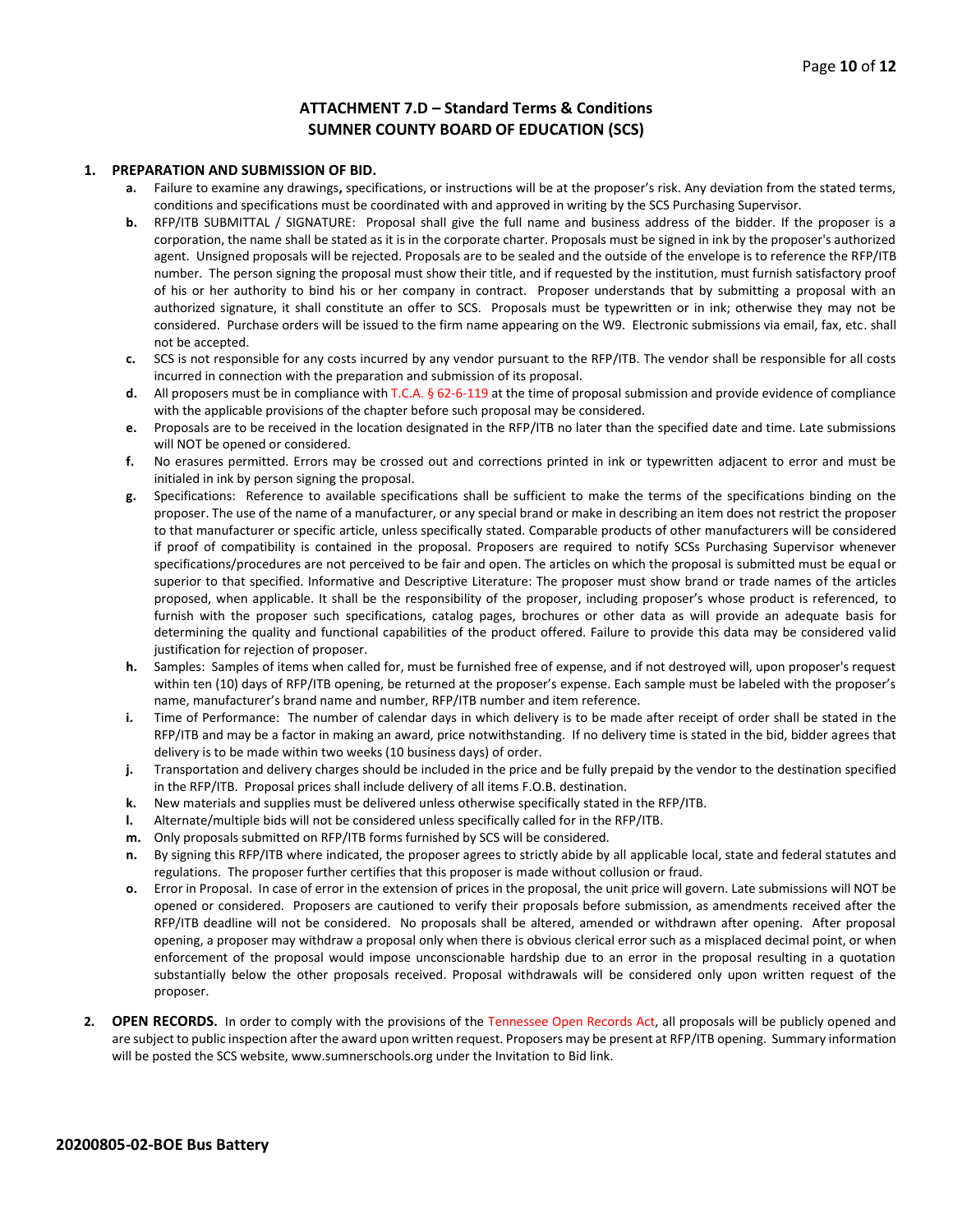- **3. ACCEPTANCE AND AWARD.** SCS reserves the right to reject any and all proposals and to waive any informality in proposals and, unless otherwise specified by the proposer to accept any item in the proposal. Action to reject all proposals shall be taken for unreasonably high prices, errors in the proposal documents, cessation of need, unavailability of funds, or any other reason approved by SCS.
	- **a.** Contracts and purchases will be made with the lowest, responsive, responsible, qualified proposer. The quality of the articles to be supplied, their conformity with the specifications, their suitability to the requirements of the Institution, cash discount offered, and the delivery terms will be taken into consideration.
	- **b.** Any deviation from these stated terms, specifications and conditions must be coordinated with and approved in writing by the Purchasing Supervisor.
	- **c.** Prices quoted on the response (if any) are to be considered firm and binding until the said equipment, supplies or services are in the possession of SCS.
	- **d.** SCS reserves the right to order more or less than the quantity listed in the proposal.
	- **e.** If a proposer fails to state a time within which a proposal must be accepted, it is understood and agreed that SCS shall have ninety (90) days to accept.
	- **f.** No purchase or contract is authorized or valid until the issuance of a SCS purchase order in accordance with SCS policy. No SCS employee is authorized to purchase equipment, supplies or services prior to the issuance of such a purchase order.
	- **g.** The contract may not be assigned without written SCS consent.
	- **h.** If the appropriate space is marked on the RFP/ITB, other Institutions (such as State, Local and/or Public Agencies) may purchase off the contract during the same period as SCS.
	- **i.** The awarded proposer will be required to post a performance and payment bond in the amount of 25% of the contract price if it exceeds \$100,000 as stated by T.C.A. §12-4-201.
	- **j.** If the project cost is in excess of \$25,000 a performance bond must be secured by the requesting part in an amount equal to the market improvement value.
	- **k.** By submission of this bid and signature thereof, the Bidder acknowledges compliance with the provisions of Public Chapter No. 587 / Senate Bill No. 2048 (Employee Background Check). The Bidder further agrees to submit a formal certification thereof prior to commencing work.
- **4. PAYMENT**. Payment terms must be specified in the proposal, including any discounts for early payment. Partial payments will not be approved unless justification for such payment can be shown. Terms will be NET 30 days. Payment will not be made until the conditions and specifications of the RFP/ITB are inspected and approved as conforming by persons appointed by SCS.
- **5. DEFAULT OF SELECTED VENDOR.** In case of vendor default, SCS may procure the articles or services from other sources and hold the defaulting vendor responsible for any resulting cost. If the awarded vendor violates any terms of their response, the contract, SCS policy or any law, they may be disqualified from proposing for a period of two years for minor violations or longer for major violations. Proposals from disqualified proposers will not be accepted during the period of disqualification.
- **6. INSPECTION OF PURCHASES.** Articles received which are not equivalent will not be accepted and will be picked up by the vendor or returned to vendor, shipping charges collect. SCS shall have a reasonable period in which to inspect and accept or reject materials without liability. If necessity requires SCS to use nonconforming materials, an appropriate reduction in payment may be made.
- **7. TAXES.** SCS is tax exempt; do not include taxes in quotation. Vendors making improvements or additions to or performing repair work on real property for SCS are liable for any applicable sales or use tax on tangible personal property used in connection with the contract or furnished to vendors by the state for use under the contract.
- **8. NONDISCRIMINATION.** SCS is an equal opportunity employer. SCS and bidder agree to comply with Titles VI and VII of the Civil Rights Act of 1964, Title IX of the Education Amendments of 1972, Section 504 of the Rehabilitation Act of 1973, Executive Order 11,246, the Americans with Disabilities Act of 1990, if applicable, and the related regulations to each. Each party assures that it will not discriminate against any individual including, but not limited to employees or applicants for employment and/or students, because of race, religion, creed, color, sex, age, disability, veteran status or national origin. In the event that any claims should arise with regards to violations of any such local, state or federal law, statues, rule or regulations, the vendor will indemnify and hold SCS harmless for any damages, including court costs or attorney fees, which might be incurred.
- **9. PROHIBITIONS/NO VENDOR CONTRACT FORM.** Acceptance of gifts from vendors is prohibited. T.C.A. §12-4-106. The contract documents for purchase under this RFP/ITB shall consist of the successful proposer's bid and SCSs purchase order. The proposer may request exceptions to terms and conditions and/or request SCS to accept other terms and conditions by means of subsequent documents such as invoices, warranty agreements, license agreements, etc. All subsequent documents shall be open to revision for impermissible language. SCS reserves the right to render the proposal unresponsive and subject the proposal to rejection if successful terms cannot be negotiated.